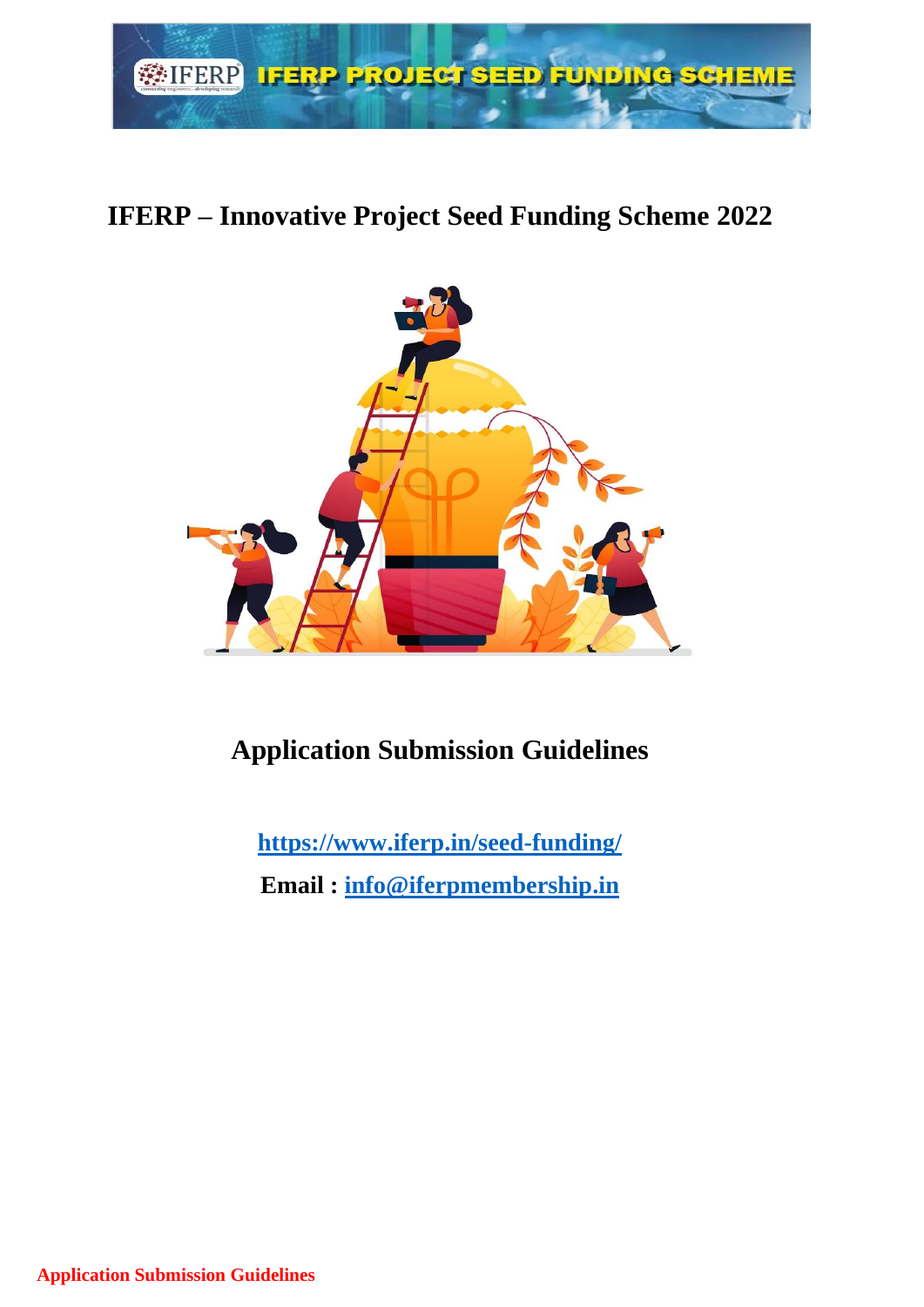

## **Application Submission Guidelines**

1. After opening the website, read the guidelines and click **Apply Now**



#### **2. After clicking Apply now,**

Apply for IFERP – Innovative Project Seed Funding Scheme application form will

#### open

| Apply For IFERP - Innovative Project Seed Funding Scheme |                                   |  |
|----------------------------------------------------------|-----------------------------------|--|
| <b>Enter Name</b>                                        | <b>Enter Email</b>                |  |
| <b>Enter Name</b>                                        | <b>Enter Email</b>                |  |
| <b>Mobile Number</b>                                     | <b>Stream</b>                     |  |
| <b>Mobile Number</b>                                     | -- Select Stream --               |  |
| <b>Department</b>                                        | <b>University</b>                 |  |
| -- Select Department --                                  | <b>University</b>                 |  |
| <b>State/Province</b>                                    | <b>District</b>                   |  |
| State/Province                                           | <b>District</b>                   |  |
| Country                                                  | Title of Proposed Idea/Innovation |  |
| -- Select Country --                                     | Title of Proposed Idea/Innovation |  |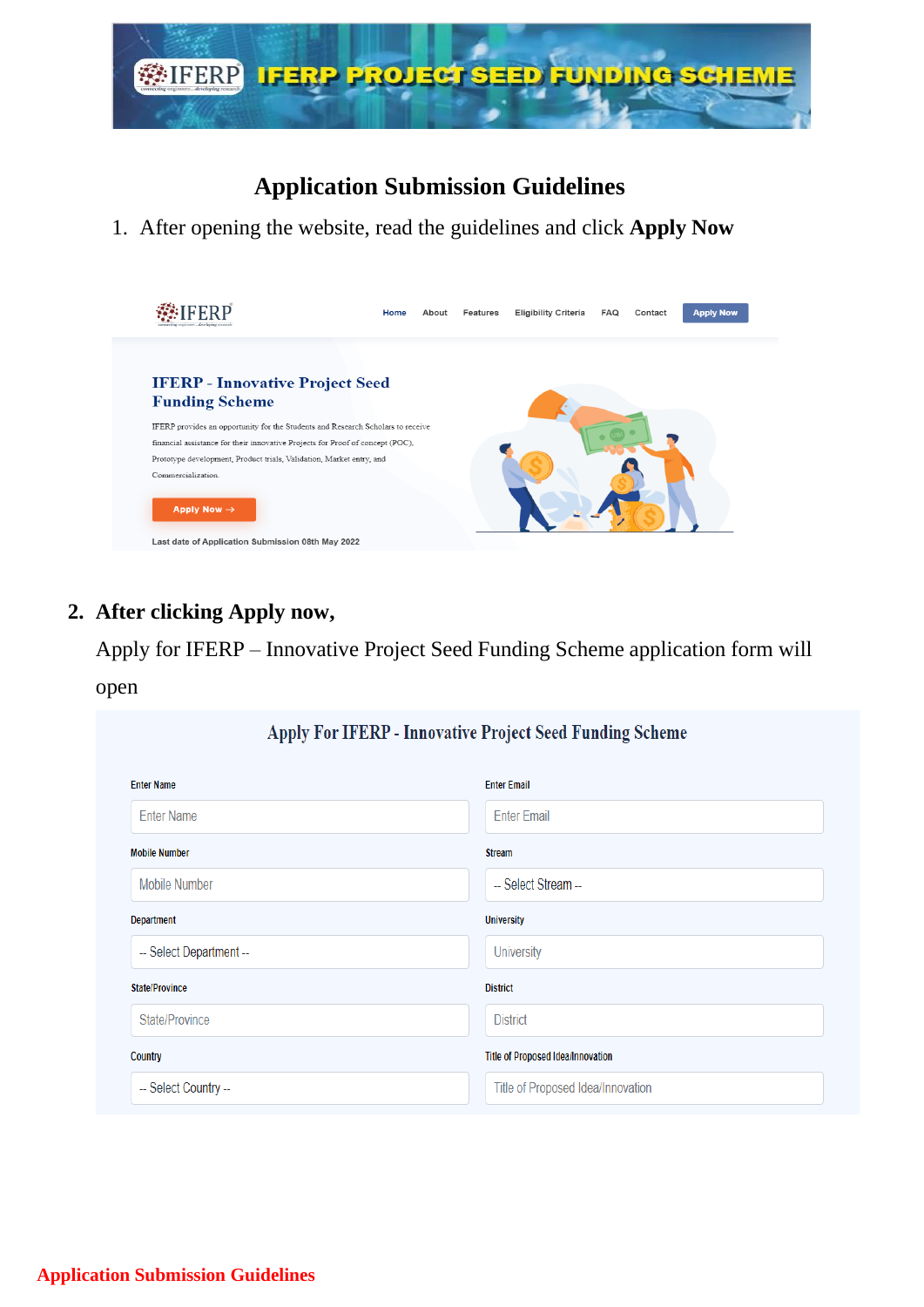

- Enter your Name, Email Id, Mobile Number
- Select Stream  $<<$  ECE & EEE, CSE & IT, Civil, Mechanical & Automation, **Others**
- Select Department  $\ll$  Artificial Intelligence & Data Science, Automobile Engineering, Mechatronics, Robotics and Automation, Information Technology, Mechanical Engineering, Aeronautical, Biomedical, Civil, Computer Science & Engg, Electronics & Communication Engg, Electrical & Electronics Engineering
- Enter University, State, District, Country
- Enter the **title of your Project Title of Proposed Idea/Innovation:** << Name of the Project Title >>

#### **3. After entering the personal details, enter the project details**

| Project related to which sector                                        | <b>Type of Idea</b>      |
|------------------------------------------------------------------------|--------------------------|
| Project related to which sector                                        | -- Select Type of Idea-- |
| Briefly explain newness/uniqueness of the innovation                   |                          |
| <b>Briefly explain</b>                                                 |                          |
|                                                                        |                          |
| <b>Concept &amp; Objective</b>                                         |                          |
| Concept & Objective                                                    |                          |
| Specify the potential areas of application in industry/market in brief |                          |
| Specify the potential                                                  |                          |
|                                                                        |                          |
| Briefly provide the market potential of idea/innovation                |                          |
| Briefly provide the market potential of idea/innovation                |                          |
|                                                                        |                          |
|                                                                        |                          |

• **Project related to which sector:** Eg. << Public Sector, Private Sector, Healthcare, Education, Telecommunications, Information Technology, Energy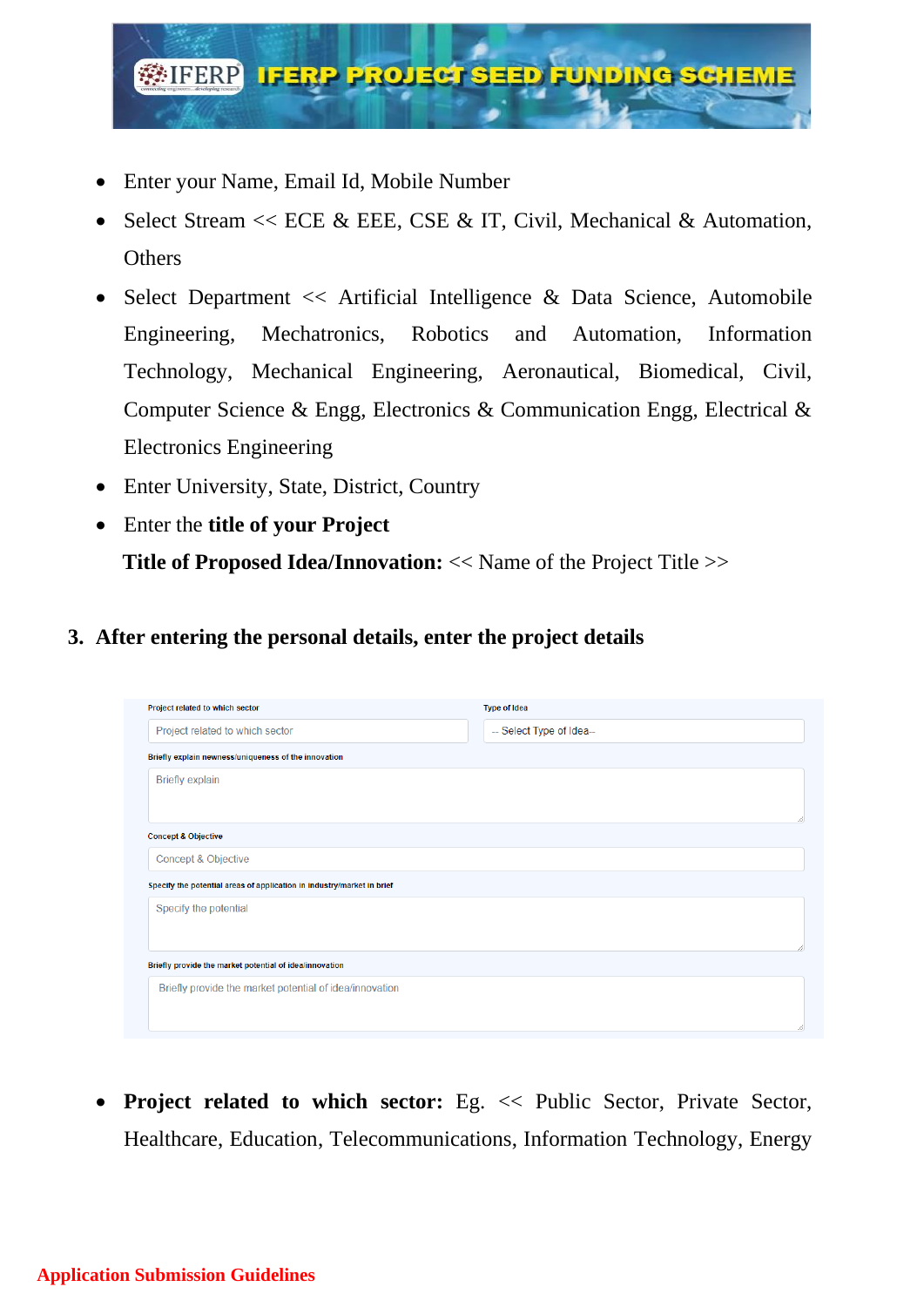

Power & Electrical, Industry, Infrastructure and Construction, Environment and Pollution etc.

• **Type of Idea:** << Select Product Based or Service Based >>

If your idea is related to develop a product, then it is **product based**, if your idea is related to meet out the specific requirements of a client, then it is **service based.**

• **Briefly explain newness/uniqueness of the innovation:**

Give a short brief about the uniqueness of your project idea and how it will be helpful to the society.

• **Concept & Objective:**

Enter the concept & objective of your project.

- **Enter the potential areas of application your project idea utilized in Industry?**
- **Enter the market potential of your project idea**

Eg : Market potential is the entire size of the market of your product at a specific time.

## **4. Enter the financial requirements of your project idea & Project Status**

| <b>Financial Requirements</b>             |                                                       |
|-------------------------------------------|-------------------------------------------------------|
| Total cost of the project idea            | Expected Project funding from IFERP (Upto INR 50,000) |
| Total cost of the project idea            | Expected Project funding from IFERP (Upto INR 50,000) |
| Present Stage of the project              | <b>Proposed Project Completion Date</b>               |
| -- Select Present Stage of the project -- | ٣<br>dd-mm-yyyy                                       |

- Enter the total cost of your project idea
- Enter the expected project funding from IFERP
- Select the present stage of your project
	- a. **Ideation** << process of developing and conveying prescriptive ideas to others. It describes the sequence of thoughts, from the original concept to implementation. >>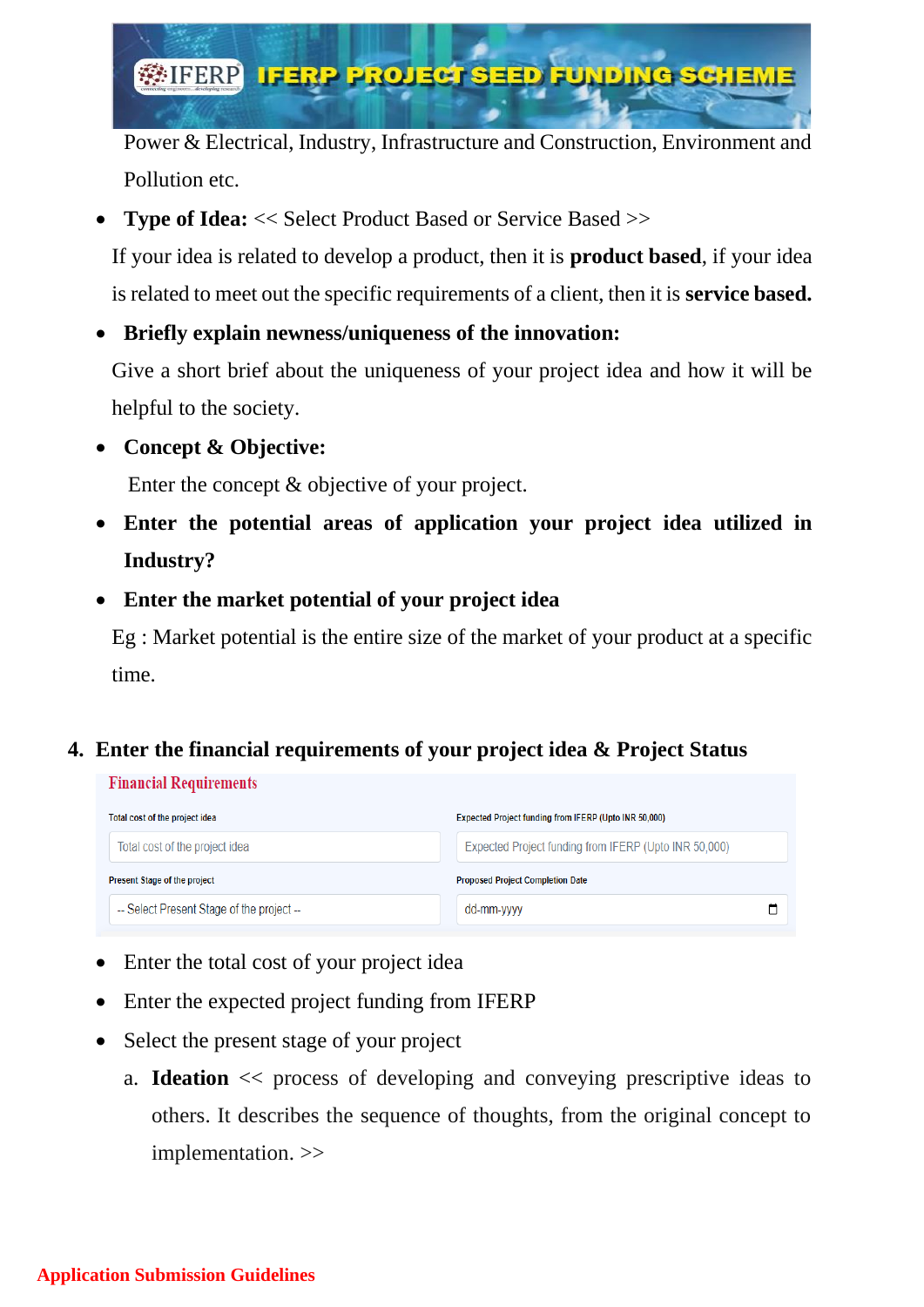

- b. **Design <<** Plan or drawing to make a project produced to show the look and function >>
- c. **Analysis** << the process of breaking down a something into its parts to learn what they do and how they relate to one another.  $\gg$
- d. **PoC** << A proof of concept (POC) is a demonstration to verify that certain concepts or theories have the potential for real-world application. >>
- e. **Prototype <<** An original Model >>
- f. **Validation <<** The action of checking or proving the validity or accuracy of your project. >>
- Enter the proposed project completion date & if completed, the completed date.

#### **5. After entering your project status, enter your project Team Members Details**

• Teammates Name, Email & Phone Number should be entered

#### **6**. E**nter your project guide details**

| <b>Mentor/Project Guide Name</b>           | <b>Mentor/Project Guide Department</b>                |
|--------------------------------------------|-------------------------------------------------------|
| Mentor/Project Guide Name                  | Mentor/Project Guide Department                       |
| <b>Mentor/Project Guide Specialization</b> | <b>Mentor/Project Guide Mail Id</b>                   |
| Mentor/Project Guide Specialization        | Mentor/Project Guide Mail Id                          |
| <b>Mentor/Project Guide Phone Number</b>   | If any Industry Mentor/External Guide for the project |
| Mentor/Project Guide Phone Number          | $-$ Select $-$                                        |

- Enter the name of your project guide
- Enter the department in which your project guide is working
- Enter the specialization of your guide
- Enter the mail id of your guide
- Enter the phone number of your guide
- Select Yes /No Industry /external guide

#### **Application Submission Guidelines**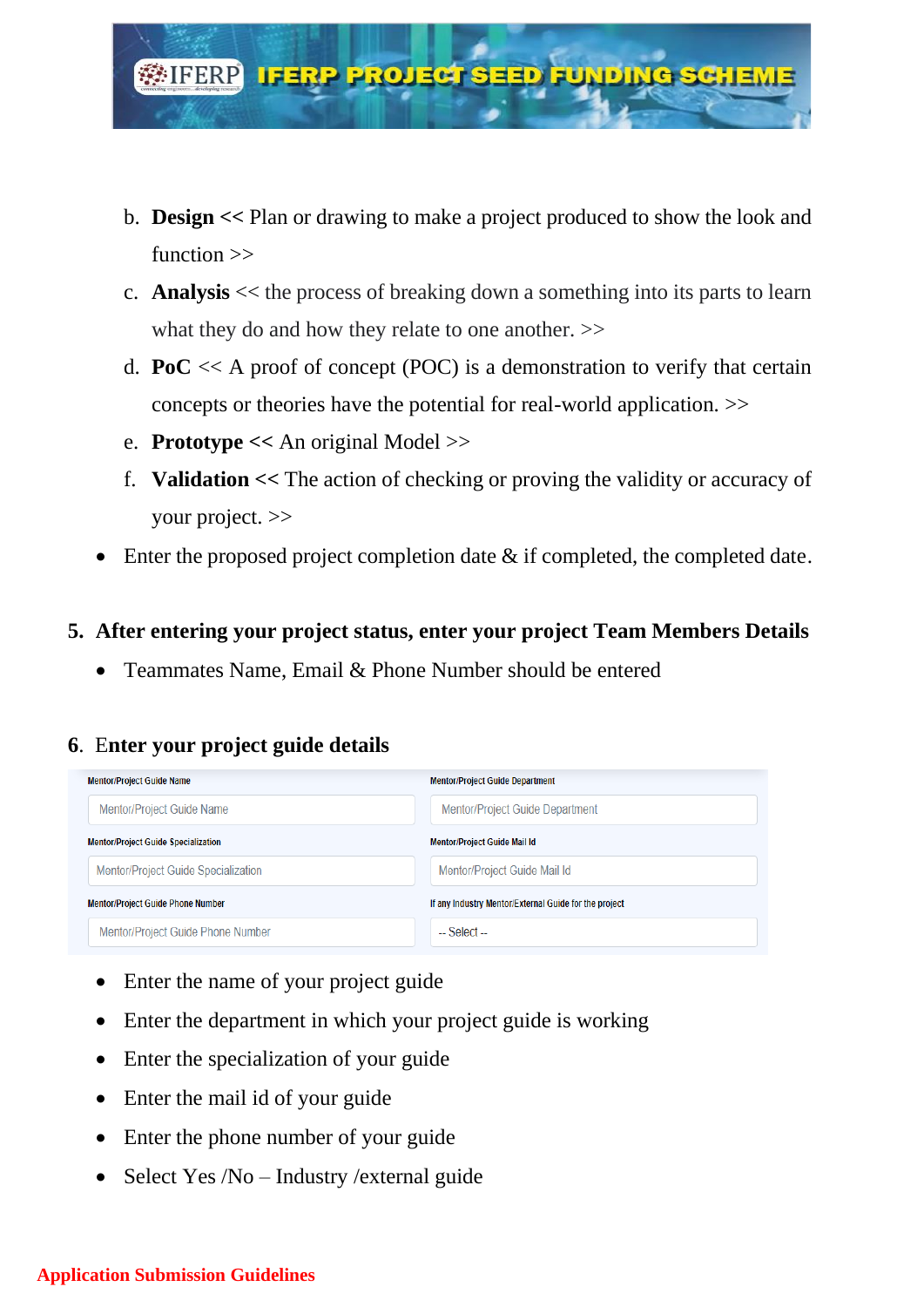

- If yes enter your external guide Name, Phone number & email id.

#### **7. After entering your project guide details,**

- Enter the details whether your project is patented or not
- Enter your project is presented in any conference,

If Yes – enter the Name of the conference, Venue & Date

| Is the project idea patented | Whether the project idea is presented in any conference |
|------------------------------|---------------------------------------------------------|
| $-$ Select $-$               | Yes                                                     |
| If Yes Enter this details :  |                                                         |
| Name of the Conference       | <b>Venue</b>                                            |
| Name of the Conference       | Venue                                                   |
| Date                         |                                                         |
| $\Box$<br>dd-mm-yyyy         |                                                         |

#### **8. Enter whether your project idea is published in any Journal**

| If Yes Enter this details :          |        |                         |
|--------------------------------------|--------|-------------------------|
| Name of the Journal                  |        | <b>Publication Link</b> |
| Name of the Journal                  |        | <b>Publication Link</b> |
| Date                                 |        |                         |
| dd-mm-yyyy                           | $\Box$ |                         |
|                                      |        |                         |
| <b>Upload Proposal</b>               |        |                         |
| <b>Choose File</b><br>No file chosen |        |                         |
|                                      |        |                         |
| Submit                               |        |                         |
|                                      |        |                         |

If published, enter the journal details, published link & date of publication

#### **9. Upload the proposal << Word or PDF>>**

**10. Submit**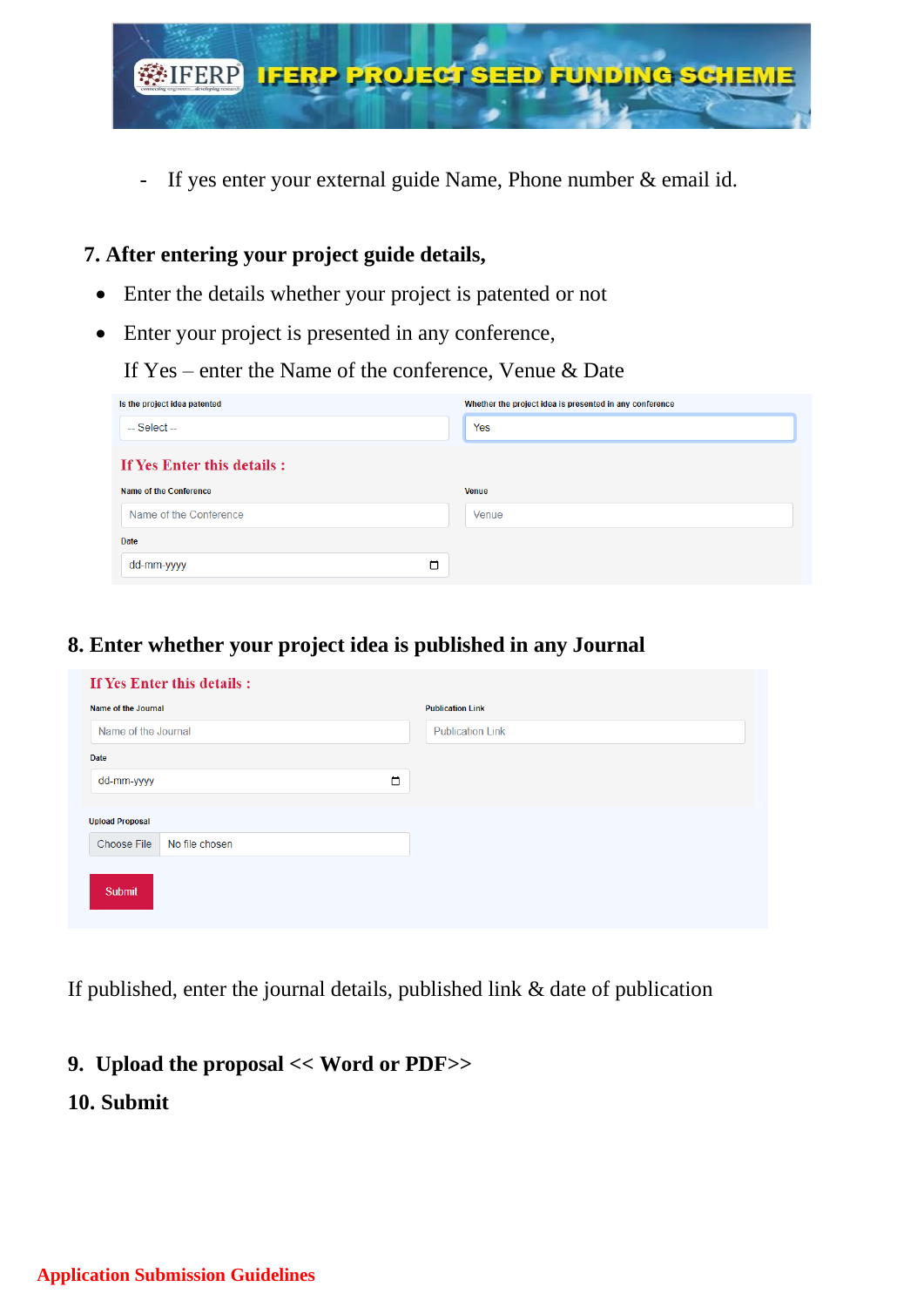

Once submitted, you will receive an email,

# **Thank You for Successfully submitting the application**

## **For Tracking Your application, login**

<https://premium.iferpmembership.in/signup.php?seedfunding=seed-fund>

11.**Sign In** to view your application status.

|                                                                            | <b>Sign In</b>          |
|----------------------------------------------------------------------------|-------------------------|
|                                                                            | <b>Enter Email</b>      |
| <b>WEIFERP</b> PREMIUM<br>developing research<br>connecting engineers      | <b>Enter Email</b>      |
|                                                                            | <b>Enter Password</b>   |
| <b>IFERP Membership</b>                                                    | Enter Password          |
| Sign in to start where you left from !! Your professional world awaits you |                         |
| <b>SIGN UP</b>                                                             | Sign In                 |
|                                                                            | <b>Forget Password?</b> |
|                                                                            |                         |

Enter your email id & password to **Sign In**

**12.**View the status of your project idea.

| <b>Iferp Seed Funding Scheme</b>          |                         |                                  |                          |
|-------------------------------------------|-------------------------|----------------------------------|--------------------------|
|                                           |                         | 勗                                | e.                       |
| <b>Submitted</b>                          | <b>Under Evaluation</b> | <b>Selected for Presentation</b> | <b>Accepted/Rejected</b> |
| <b>Submitted: Approved</b>                |                         |                                  |                          |
| <b>Under Evaluation: Pending</b>          |                         |                                  |                          |
| <b>Selected for Presentation: Pending</b> |                         |                                  |                          |
| <b>Accepted/Rejected: Pending</b>         |                         |                                  |                          |

• **Submitted** – Your application is submitted & shortlisted for evaluation